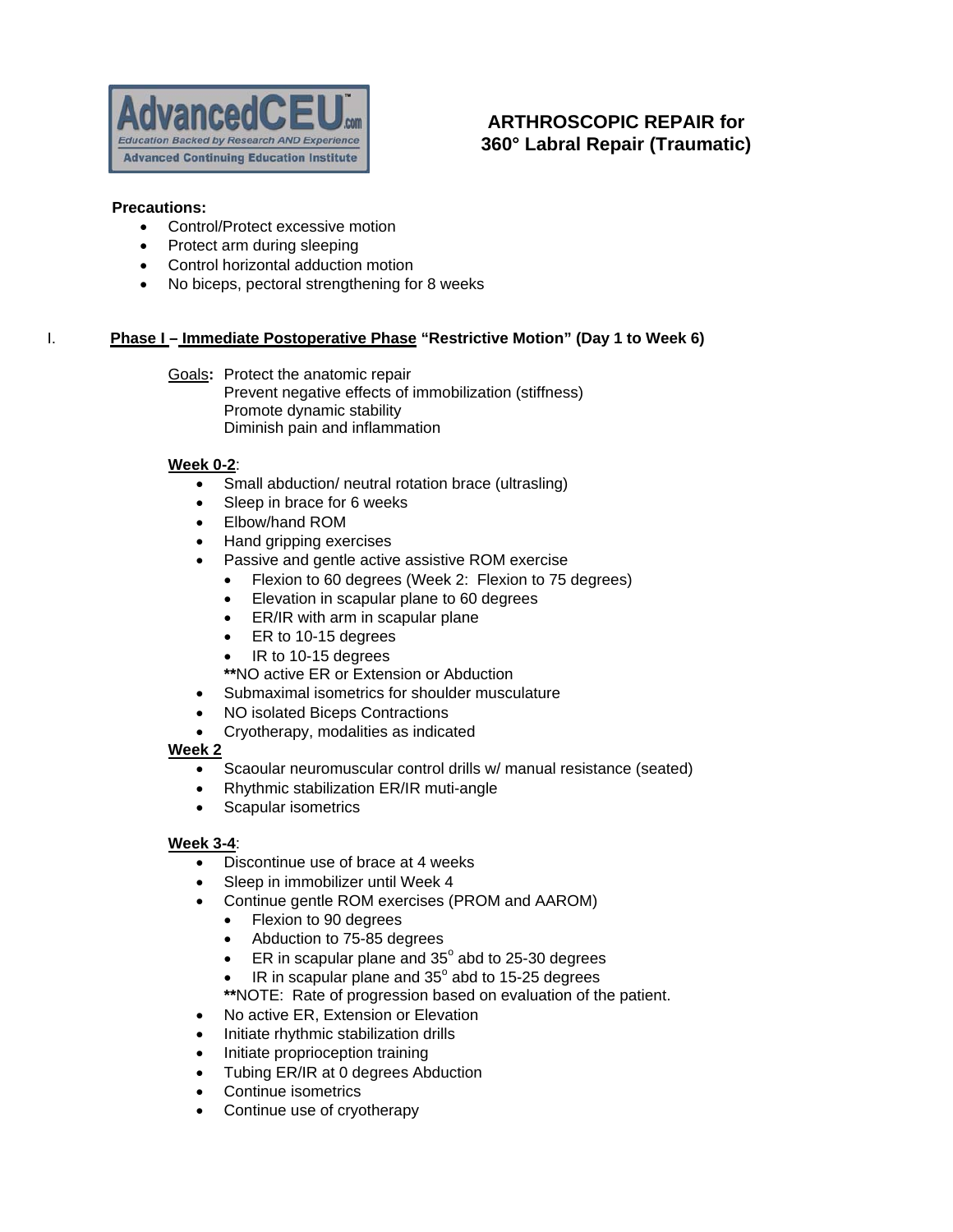### **Week 5-6**:

- Gradually improve ROM
	- Flexion to 145 degrees
	- ER at 45 degrees abduction: 45-50 degrees
	- ER at 45 degrees abduction: 55-60 degrees
	- IR at 45 degees abduction 25-30 degrees
	- At 6 weeks begin light and gradual ER at 90 $^{\circ}$  abduction progress to 30-40 $^{\circ}$  ER
- May initiate stretching exercises
- May initiate light (easy) ROM at 90 degrees Abduction
- Continue tubing ER/IR (arm at side)
- PNF manual resistance
- Initiate Active Shoulder Abduction (without resistance)
- Initiate "Full Can" Exercise (Weight of Arm)
- Prone rowing at 30-45 degrees Abduction
- Initiate Prone Rowing, Prone Horizontal Abduction at 90 degrees abduction
- NO Biceps Strengthening

# II. **Phase II – Intermediate Phase: Moderate Protection Phase (Week 7-14)**

Goals: Gradually restore full PROM (week 10) Preserve the integrity of the surgical repair Restore muscular strength and balance

### **Week 7-9:**

- Gradually progress ROM:
	- Flexion to 180 degrees
		- ER at 90 degrees abduction: 90-95 degrees
		- IR at 90 degrees abduction: 30-45 degrees
	- Continue to progress isotonic strengthening program
- Continue neuromuscular control drills (RS, NM, etc.)
- Initiate Throwers Ten Program
- Initiate light biceps curls at week 8
- Initiate triceps pushdowns at week 9

### **Week 10-12:**

- May initiate slightly more aggressive strengthening
- Progress ER to Throwers Motion
	- ER at 90 degrees abduction: 110-115 in throwers (Week 10-12)
- Progress isotonic strengthening exercises
- Continue all stretching exercises \*\*Progress ROM to functional demands (i.e. overhead athlete)
- Continue all strengthening exercises
- Light bench press week 12 (on machine)

### III. **Phase III – Minimal Protection Phase (Week 14-20)**

Goals: Establish and maintain full ROM Improve muscular strength, power and endurance Gradually initiate functional activities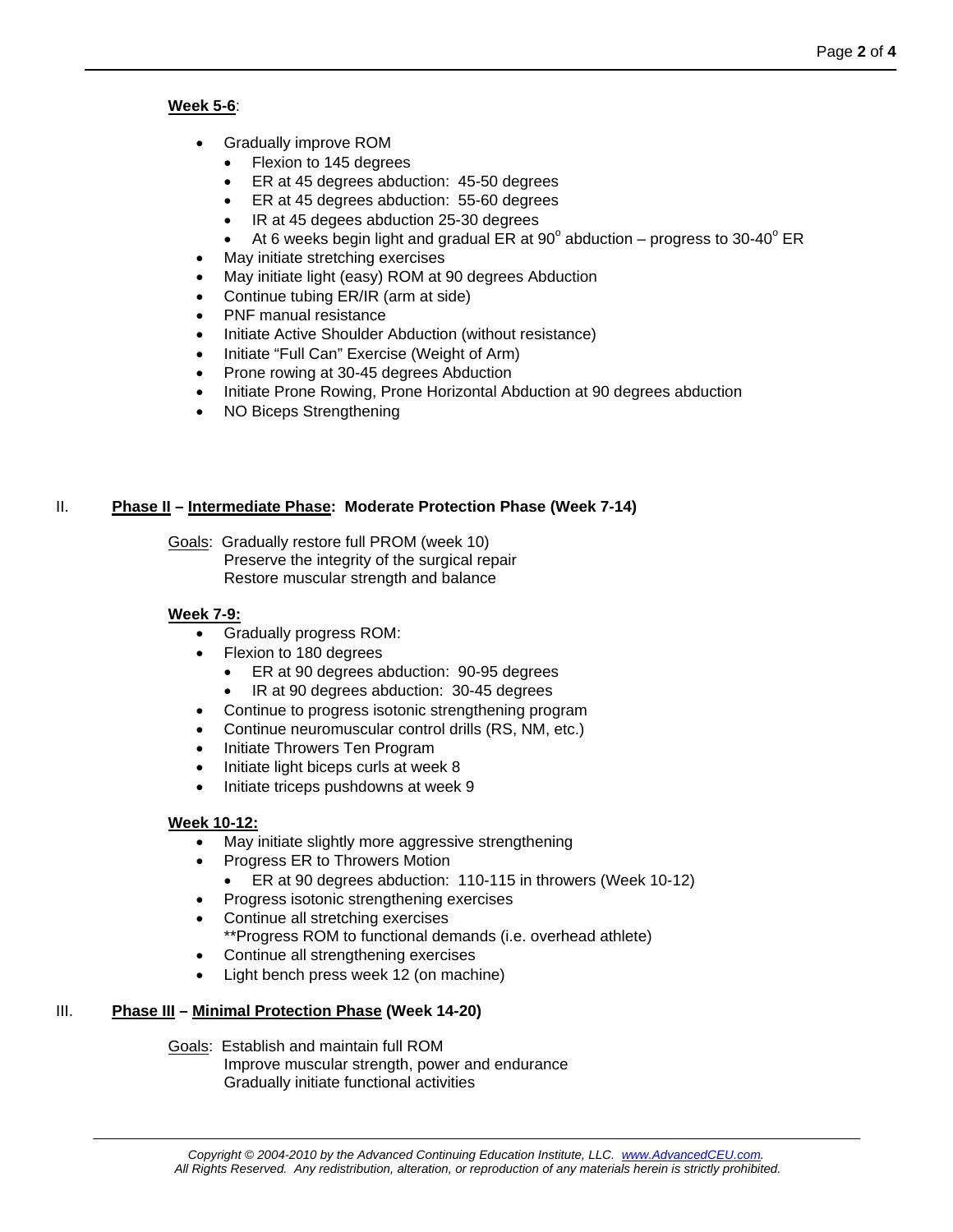#### *Criteria to enter Phase III:*

- 1) Full non-painful ROM
- 2) Satisfactory stability
- 3) Muscular strength (good grade or better)
- 4) No pain or tenderness

# **Week 14-16:**

- Continue all stretching exercises (capsular stretches)
- Maintain Throwers Motion (Especially ER)
- Continue strengthening exercises:
	- Throwers Ten Program or Fundamental Exercises
	- Endurance training
	- Initiate light plyometric program
	- Restricted sport activities (light swimming, half golf swings)

# **Week 16-20:**

- Continue all exercise listed above
- Continue all stretching
- Continue Throwers Ten Program
- Continue Plyometric Program
- Initiate interval sport program (throwing, etc) \*\*See interval Throwing Program
- Initiate PNF D2 flexion/extension week 16
- Initiate non-contact sports

## IV. **Phase IV – Advanced Strengthening Phase (Week 20-26)**

Goals: Enhanced muscular strength, power and endurance Progress functional activities Maintain shoulder mobility

### *Criteria to enter Phase IV:*

- 1) Full non-painful ROM
- 2) Satisfactory static stability
- 3) Muscular strength 75-80% of contralateral side
- 4) No pain or tenderness

### **Week 20-26:**

- Continue flexibility exercises
- Continue isotonic strengthening program
- PNF manual resistance patterns
- Plyometric strengthening
- Progress interval sport programs
- \*\* May progress to contact sports (week 20) by physician's determination
- \*\* Collision sports (week 26)

# V. **Phase V – Return to Activity Phase (Month 6 to 9)**

Goals: Gradual return to sport activities Maintain strength, mobility and stability